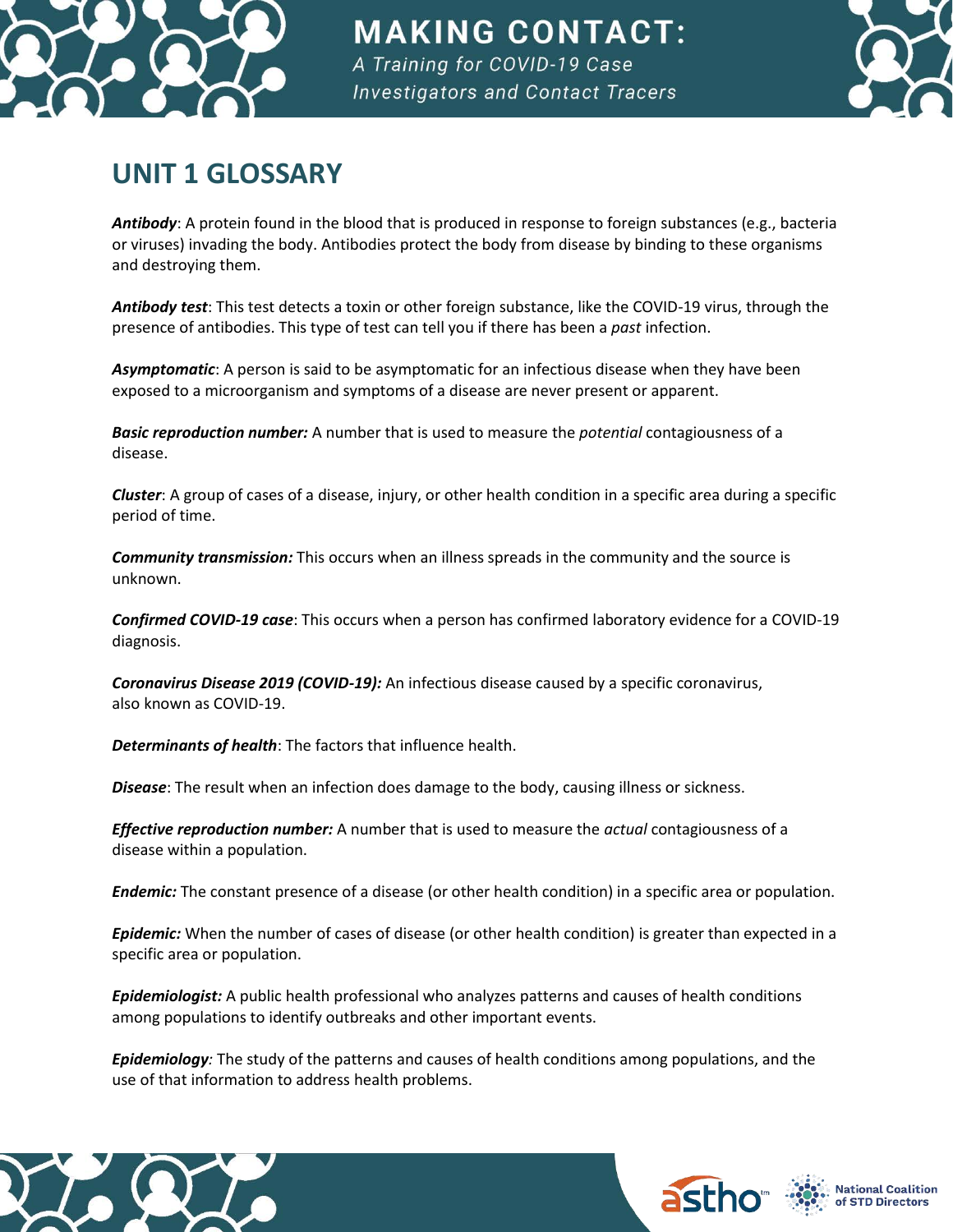*Equity:* Refers to fairness and justice in the support, opportunities, and outcomes that people experience.

*Exposure:* Having contact with an infectious agent, such as a virus, that causes a particular health problem.

*Health disparity:* A difference in health outcomes between groups of people. These differences can occur by gender, race, ethnicity, age, location, income, disability status, and sexual orientation.

*Health equity:* This occurs when everyone has a fair and just opportunity to be as healthy as possible.

*Health inequity*: A difference in health outcomes between groups of people due to systemic, avoidable, and unjust social and economic policies that can create barriers to achieving optimal health.

*Immunocompromised:* When a person's immune system does not work at full capacity. These people might be at a higher risk for an infection.

*Incubation period:* The period of time between when a person is exposed to a virus and when they start to show symptoms of the disease.

*Index case*: The first case or instance of a patient with a particular infection coming to the attention of health authorities.

*Indirect transmission:* Indirect transmission occurs when a person comes into contact with contaminated air particles or objects.

**Inequity:** A lack of justice or fairness.

*Infection*: The result when an infectious agent (such as viruses or bacteria) multiplies and invades the body or enters a part of the body where it is not usually found.

*Infectious disease:* An illness caused by an agent (e.g., viruses, bacteria, fungi, or parasites) that can spread from person to person.

*Infectious period:* The period of time when a disease can be spread to others. For COVID-19, people are thought to be contagious when they are asymptomatic (i.e., during the incubation period) *and* when they are symptomatic.

*Inflammation*: A bodily, local response to injury, mild or severe, that can include redness, heat, and pain.

*Isolation:* Used to separate people infected with the virus from people who are not infected, even at home.

*Multisystem Inflammatory Syndrome in Children (MIS-C)***:** A condition in children where different body parts become inflamed (i.e., red and swollen). While we do not yet know what causes it, many children with MISC-C have had the virus that causes COVID-19.





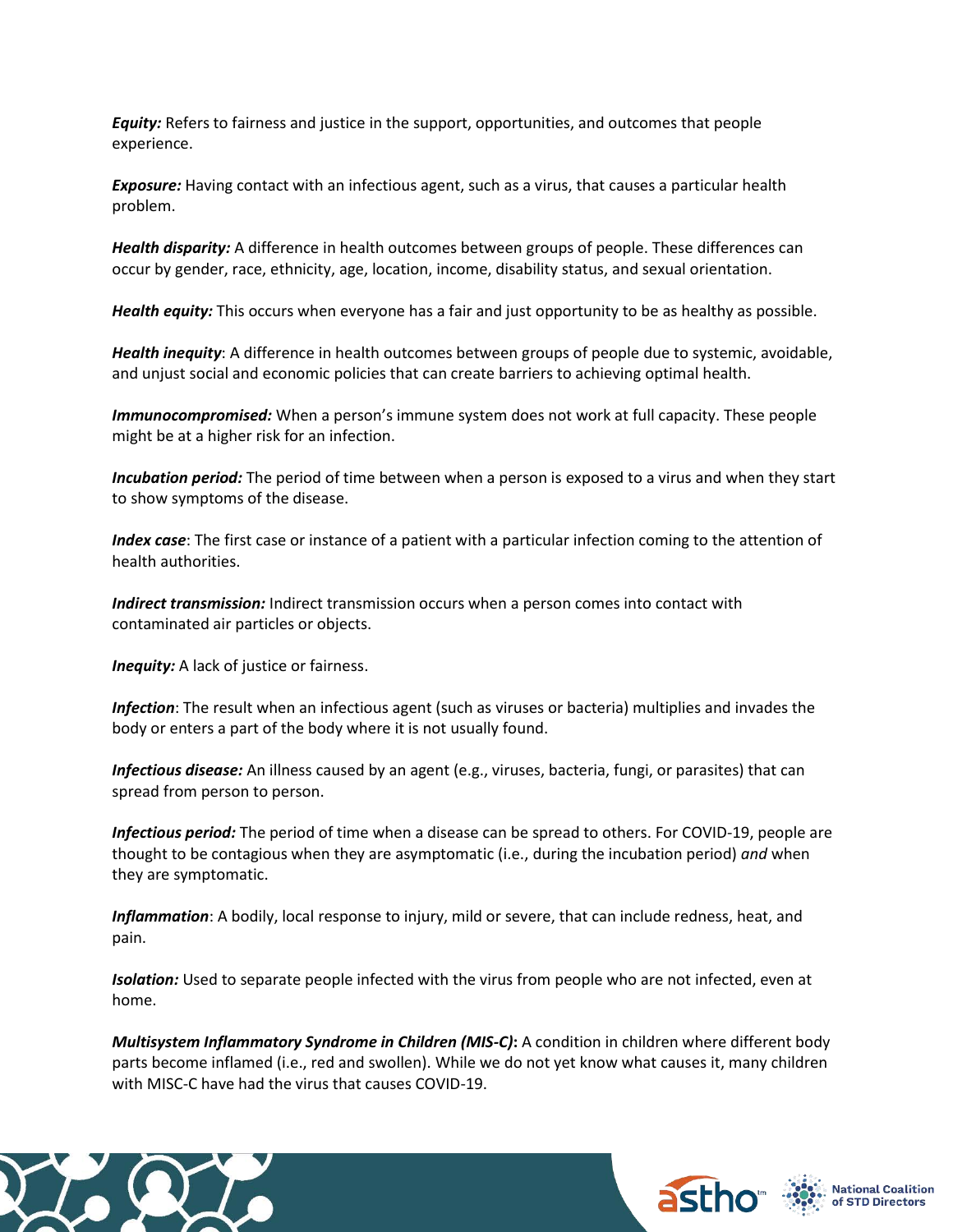*Nasopharynx:* The upper part of the throat, behind the nose.

Pandemic: An epidemic that takes place over a large area (i.e., multiple countries or the world).

*Personal protective equipment (PPE):* Equipment used to protect individuals from COVID-19, such as face masks and gloves.

*Presymptomatic:* A person is said to be presymptomatic for an infectious disease when they have been exposed to a microorganism and symptoms of a disease are not *yet* present or apparent.

*Priority populations:* A group of persons whose risk for a particular disease, injury, or other health condition is greater than that of the rest of their community or population.

*Probable COVID-19 case:* When a person has symptoms of COVID-19 and has had contact with another person with COVID-19, but does not have a laboratory-confirmed COVID-19 diagnosis.

*Quarantine:* The separation of individuals who might have been exposed to COVID-19 from others.

*Reproduction number:* Represents the average number of people who will be infected by one person with a disease (like COVID-19).

*Respiratory system:* The organs and other parts of your body involved in breathing.

*Self-isolation:* Also called home isolation, this term refers to isolation that takes place in the person's home.

*Self-quarantine:* Also called home quarantine, this term refers to quarantine that takes place in the person's home.

*Severe Acute Respiratory Syndrome Coronavirus 2 (SARS-CoV-2):* The virus that causes COVID-19.

*Social determinants of health:* The conditions in places we live, learn, work, worship, and play that affect a wide range of health risks and outcomes.

*Social distancing:* Also called "physical distancing," social distancing involves staying six feet away from people who are not in your household, both indoors and outdoors.

*Symptom:* Subjective evidence of a physical disorder (e.g., sore throat) that an individual feels or experiences.

*Symptomatic:* Displaying symptoms.

*Systemic:* Affecting an entire organization or country.

*Transmission*: The way infectious agents (such as viruses and bacteria) spread and infect another person's body.